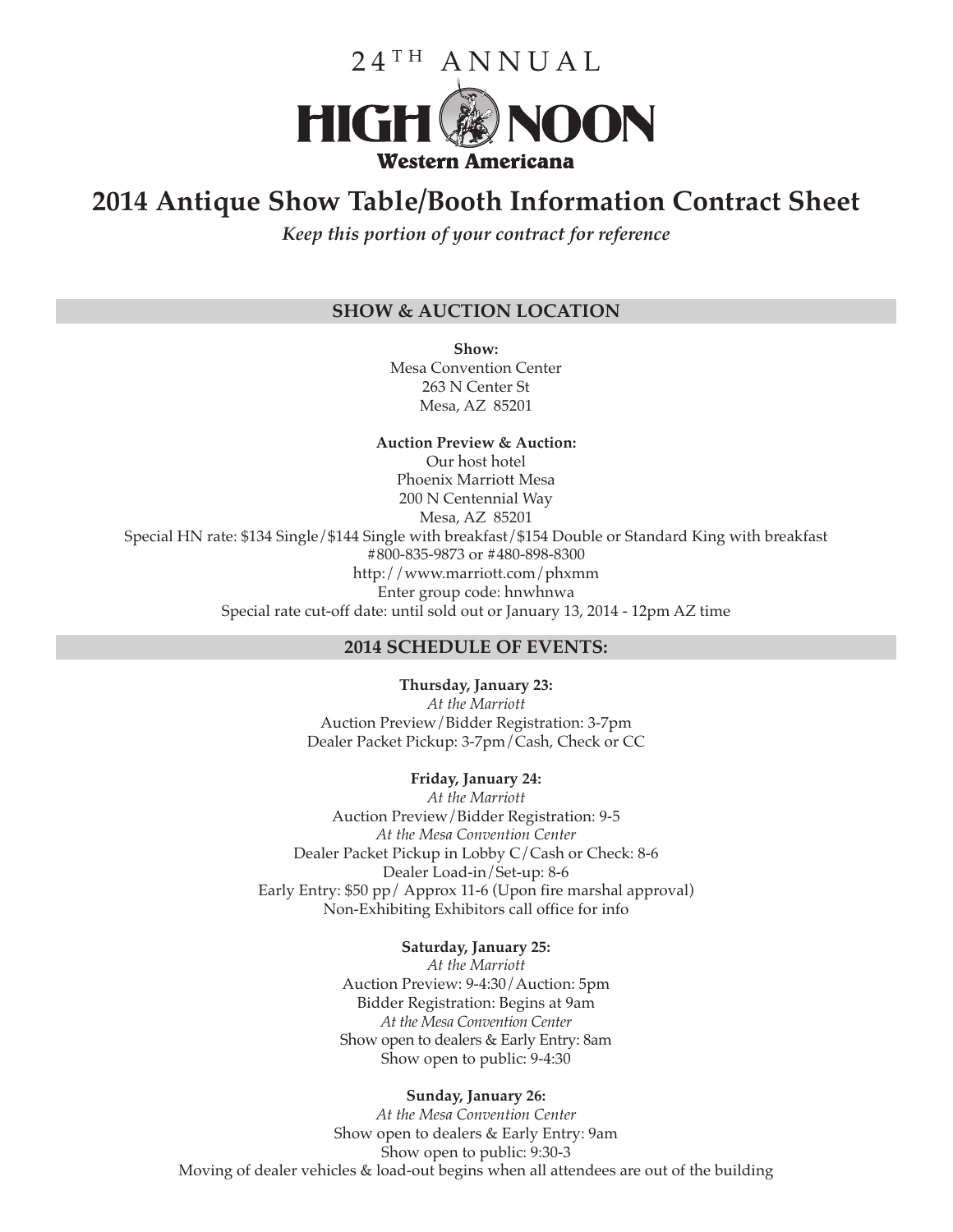## **TABLE & BOOTH PRICING:**

## **TABLES**

8' x 2.5' - \$310 each

2 – table/space maximum/2 badges per contract

Extra badges for people helping at your table(s): \$100 pp

(If you are physically disabled & need extra badge for helper, please contact the office)

Main Hall & Mesa Room Table Dealers have a showcase option (in place of their table): \$250 per COUNTER showcase + \$310 per space Counter Showcase: 70"w x 18"d x 37"h / opens from the back / 2 shelves Electricity to light a showcase and / or your own lighting: \$95

## **BOOTHS**

#### **Booth prices:**

8' x 8': \$820 / 2 badges / (2) 6' tables 8' x 10': \$985 / 3 badges / (1) 6' & (1) 8' table 8' x 16' end cap: \$1540 / 4 badges / (1) 6' & (2) 8' tables 8' x 20': \$1910 / 4 badges / (3) 8' tables Booth walls are 9' (h) hard walls. Extra badges for people helping in your booth: \$100 pp (If you are physically disabled & need extra badge for helper, please contact the office)

#### **Track Lighting (determined by booth size):**

8' x 8' & 8' x 10' – 7 bulbs: \$125 8' x 16' end caps – 15 bulbs: \$285  $8' \times 20' - 14$  bulbs: \$265

**Electricity for booths (same as last year):** Required for lighting track lights and/or showcases and/or your own lighting: \$95

### **Booth Showcase Choices (same as last year):**

Column – 2'w x 2'd x 72"h: \$240 (3 shelves) Counter – 70"w x 18"d x 37"h: \$250 (2 shelves) Tall – 72"w x 20"d x 70"h: \$300 *Available in WALL (8 shelves) or SEE-THRU (8 shelves)*

#### **Booth Paper Color Choices:**

| Cream                                                               | Black  | Charcoal   | Deep Green | Gray  | Leaf Green |
|---------------------------------------------------------------------|--------|------------|------------|-------|------------|
| Midnight Blue                                                       | Russet | Forsynthia | Sand       | White |            |
| To view these colors online: www.dynamiceventsdenver.com/walls.html |        |            |            |       |            |

### **GENERAL INFO / Q & A:**

#### **Q: When is my Contract Due?**

**A:** Your signed contract is due 10/31/13 along with your 50% deposit of your total. Remaining 50% due in Mesa at dealer packet pickup (Thu or Fri).

### **Q: What happens if I don't get my Contract in by the due date?**

**A:** If we do not receive your contract & deposit by the due date we will release your space to someone on the wait list.

### **Q: What is High Noon's Cancellation Policy?**

**A:** More than 60 days prior to dealer set-up day: Full refund minus \$100 office fee; Within 60 days prior to dealer set-up day: Deposit refunded minus \$100 office fee) IF we can re-sell your space; This takes into consideration all illnesses, weather conditions, family emergencies or other short-notice cancellations.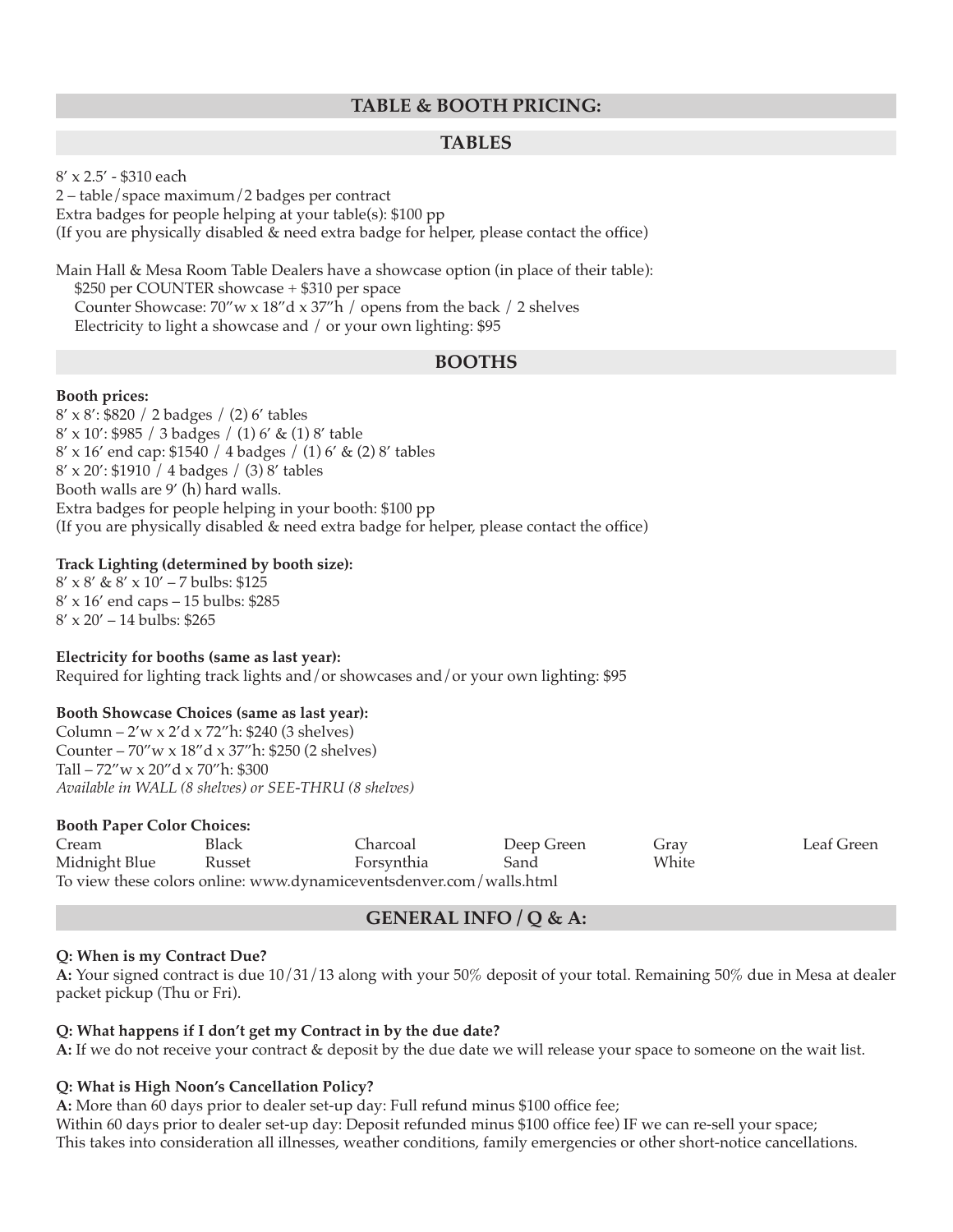## **Q: What are the Cut-Off Dates?**

**A:** Last date to make any changes with your booth or tables: 11/15/13. Last date to make badge changes: 12/30/13.

## **Q: When will Confirmation Packets be mailed to the dealers?**

**A:** Early January via USPS.

## **Q: When/Where can I pick up my Dealer Packet in Mesa?**

**A:** Thursday @ the Marriott: 3-7pm; Cash, Check or CC / or Friday @ Lobby C at MCC: 8-6; Cash or Check. Your packet must be picked up before you load-in.

## Q: If I arrive in Mesa before Friday, is it ok if I mosey into the Convention Center and look around?

**A:** The answer is no, unless you want T to chase you down on her horse (aka her little red scooter), lasso you & drag you out of the building! Yeehaw!

### **Q: Where do I load-in on Friday?**

**A:** Look in your confirmation packet for your show location & floor plan, then download "load-in & parking maps" from the HN website to find the closest place to load in: http://www.highnoon.com/hndlrinfo.htm

## **Q: Will there be porters to help with load-in & load-out?**

**A:** Yes, porters working for tips will be available to help you.

## Q: After I load-in my merchandise can my vehicle stay parked in the same spot all day on Friday?

- **A:** No. The fire marshal would like you to move. You have 2 nearby parking options after you load-in:
	- 1) Marriott guests can park in their lot for free, or;
	- 2) Free daytime parking at our designated THIRD PLACE dealer parking lot @ Center & University. Okay for any size vehicle. Look for the marquee on the corner.

### **Q: When can I move my vehicle to begin load-out on Sunday?**

**A:** Please wait until the public has physically left the building on Sunday afternoon before moving your vehicle for load-out. If the Fire Marshal sees any vehicles parked on the plaza or in a fire lane while the public is in the building, he can shut down the show, whereby we would have to ask the public to leave.

### Q: I'm not staying at the Marriott so where should I park my vehicle Saturday & Sunday during the show?

**A:** Your vehicle (any size) should be parked at our designated THIRD PLACE dealer parking lot @ Center & University. Parking here is free unless you're parking overnight. All other parking lots are for your customers.

## Q: I'll need to park at the THIRD PLACE lot overnight. What is the cost & do I need a permit?

**A:** If you plan on leaving your vehicle parked after 10pm Thursday, 12am Friday and/or 12am Saturday, you are required to purchase a permit, which at this writing is \$10 (good for all three nights); cash only. You can purchase your permit when you pick up your dealer packet. (Suggestion: jot down your license plate number before you get in line for your permit)

For more dealer Q & A, including shipping info, booth walls, pets, etc: www.highnoon.com/hnsafaq.htm

## **SHOW REQUIREMENTS / ALL DEALERS:**

It is YOUR responsibility to share all dealer information with your show partner(s)

## **TABLE COVERS REQUIRED:**

- 4-Sided, Floor-Length, Fire Retardant Table Covers; Okay to place your blankets, rugs, hides, or other coverings on top of the required table cover
- BYO or rent black covers from the decorator on Fri, in 6' & 8' lengths for \$20 each at the show office in Lobby C. Firstcome, first-served
- During public show hours: 1) Covers may not be flipped up to expose items/merch under your table, and; 2) You may not keep your merch covered-up on your table(s)

### **Blue light specials & posting signs declaring sales:**

You may not post signs declaring sales or discounts